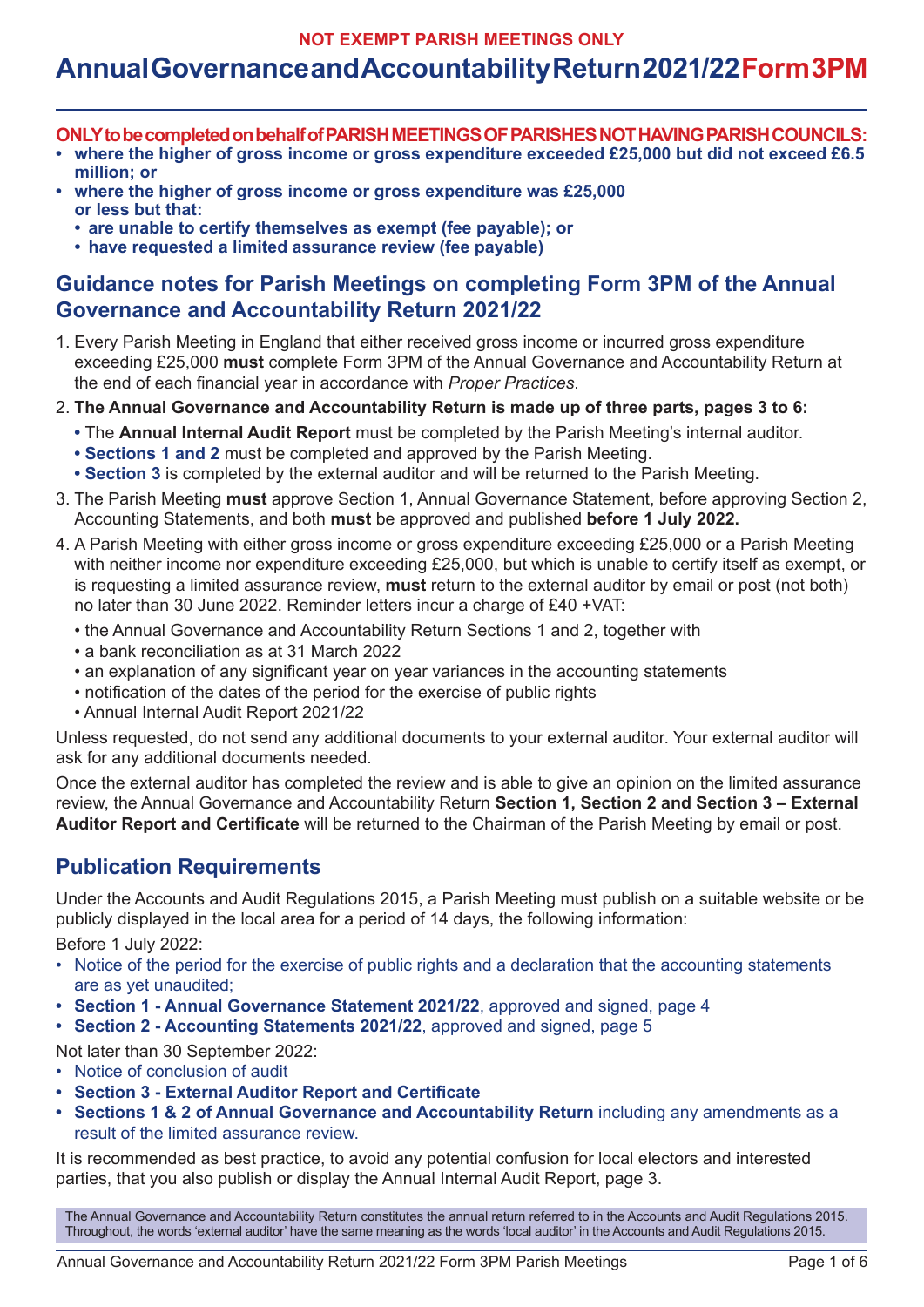### **Guidance notes for Parish Meetings on completing Form 3PM of the Annual Governance and Accountability Return (AGAR) 2021/22**

- The Parish Meeting **must** comply with *Proper Practices* in completing Sections 1 and 2 of this AGAR. *Proper Practices* are found in the *Practitioners' Guide*\* which is updated from time to time and contains everything needed to prepare successfully for the financial year-end and the subsequent work by the external auditor.
- Make sure that the AGAR is complete (no highlighted boxes left empty), and is properly signed and dated. If the AGAR contains unapproved or unexplained amendments, it may be returned and additional costs may be incurred.
- The Parish Meeting **should** receive and note the Annual Internal Audit Report before approving the Annual Governance Statement and the accounts.
- Use the checklist provided below to review the AGAR for completeness before returning it to the external auditor by email or post (not both) no later than 30 June 2022. Reminder letters incur a charge of £40 +VAT.
- The Annual Governance Statement (Section 1) must be approved on the same day or before the accounts (Section 2) and evidenced by the agenda or minute references.
- The Chairman must certify the accounts (Section 2) before they are presented to the authority for approval. The authority must in this order; consider, approve and sign the accounts.
- The Chairman is required to commence the public rights period as soon as practical after the date of the AGAR approval.
- Do not send the external auditor any information not specifically requested. However, **you must inform your external auditor about any change of Chairman, and provide a relevant email address and telephone numbers.**
- Make sure that the copy of the bank reconciliation to be sent to your external auditor with the AGAR covers all the bank accounts. If the Parish Meeting holds any short-term investments, note their value on the bank reconciliation. The external auditor must be able to agree the bank reconciliation to Box 8 on the accounting statements **(Section 2, page 5)**. An explanation **must** be provided of any difference between Box 7 and Box 8. More help on bank reconciliation is available in the *Practitioners' Guide*\*.
- Explain fully significant variances in the accounting statements on **page 5**. Do not just send a copy of the detailed accounting records instead of this explanation. The external auditor wants to know that you understand the reasons for all variances. Include complete numerical and narrative analysis to support your explanation.
- If the external auditor has to review unsolicited information, or receives an incomplete bank reconciliation, or variances are not fully explained, additional costs may be incurred.
- Make sure that the accounting statements add up and that the balance carried forward from the previous year (Box 7 of 2021) equals the balance brought forward in the current year (Box 1 of 2022).
- The Chairman, on behalf of the Parish Meeting, **must** set the commencement date for the exercise of public rights of 30 consecutive working days which must include the first ten working days of July.
- The Parish Meeting **must** publish on a suitable website or publicly display in the local area the information required by Regulation 15 (2), Accounts and Audit Regulations 2015, including the period for the exercise of public rights and the name and address of the external auditor **before 1 July 2022.**

| <b>Completion checklist – 'No' answers mean you may not have met requirements</b> |                                                                                                                                                                |  |  |  |
|-----------------------------------------------------------------------------------|----------------------------------------------------------------------------------------------------------------------------------------------------------------|--|--|--|
| All sections                                                                      | Have all highlighted boxes been completed?                                                                                                                     |  |  |  |
|                                                                                   | Has all additional information requested, including the dates set for the period<br>for the exercise of public rights, been provided for the external auditor? |  |  |  |
| Internal Audit Report                                                             | Have all highlighted boxes been completed by the internal auditor and explanations provided?                                                                   |  |  |  |
| Section 1                                                                         | For any statement to which the response is 'no', has an explanation been published?                                                                            |  |  |  |
| Section 2                                                                         | Has the Parish Meeting's approval of the accounting statements been confirmed by<br>the signature of the Chairman of the approval meeting?                     |  |  |  |
|                                                                                   | Has an explanation of significant variations been published where required?                                                                                    |  |  |  |
|                                                                                   | Has the bank reconciliation as at 31 March 2022 been reconciled to Box 8?                                                                                      |  |  |  |
|                                                                                   | Has an explanation of any difference between Box 7 and Box 8 been provided?                                                                                    |  |  |  |

\**Governance and Accountability for Smaller Authorities in England – a Practitioners' Guide to Proper Practices*, can be downloaded from **www.nalc.gov.uk**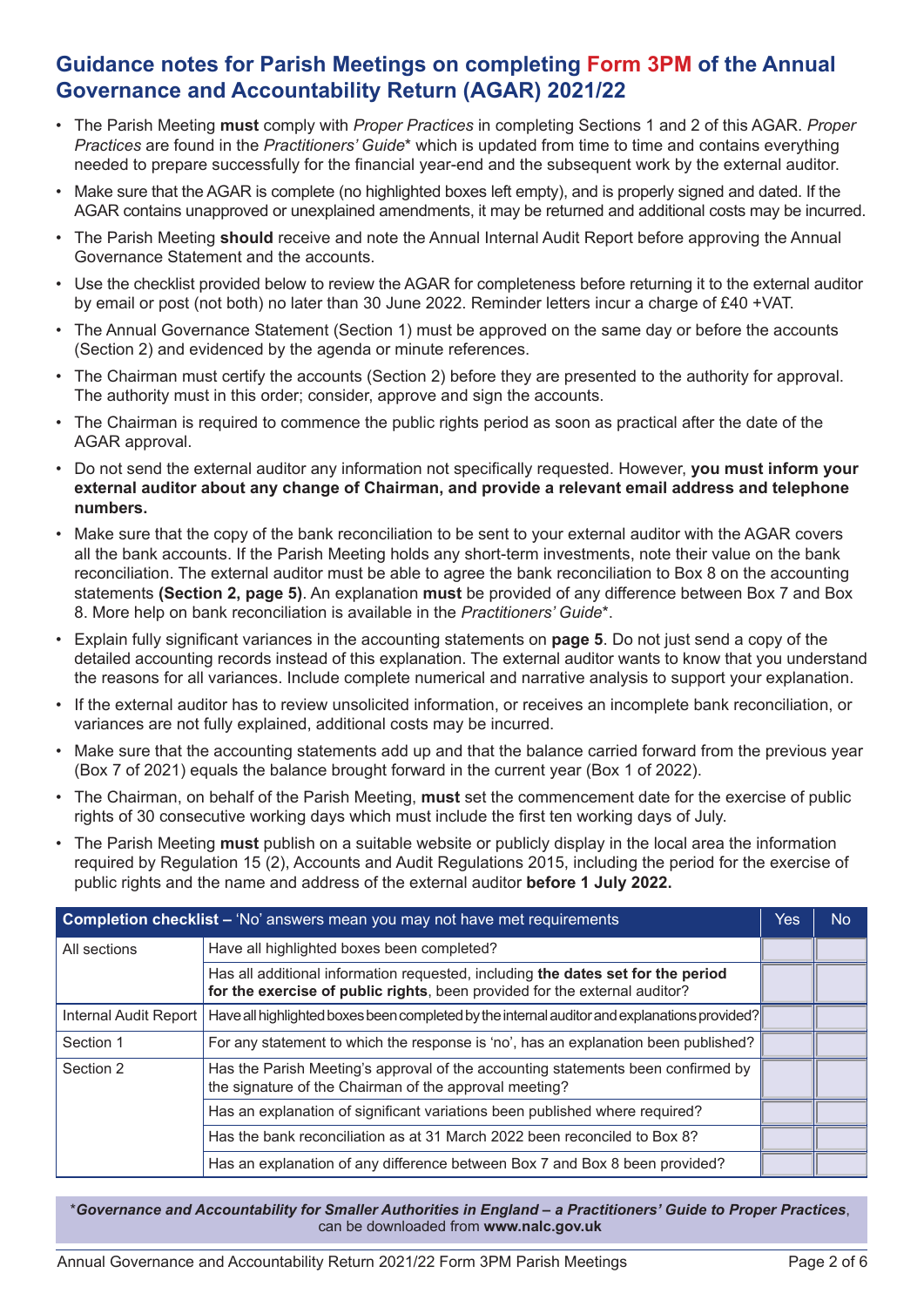### **Form 3PM Annual Internal Audit Report 2021/22**

During the financial year ended 31 March 2022 the Parish Meeting's internal auditor, acting independently and on the basis of an assessment of risk, carried out a selective assessment of compliance with relevant procedures and controls to be in operation and obtained appropriate evidence from the authority.

The internal audit for 2021/22 has been carried out in accordance with this Parish Meeting's needs and planned coverage. On the basis of the findings in the areas examined, the internal audit conclusions are summarised in this table. Set out below are the objectives of internal control and alongside are the internal audit conclusions on whether, in all significant respects, the control objectives were being achieved throughout the financial year to a standard adequate to meet the needs of this Parish Meeting.

| Internal control objective                                                                                                                                                                                                                                                                                            | Yes | $No*$     | <b>Not</b><br>covered** |
|-----------------------------------------------------------------------------------------------------------------------------------------------------------------------------------------------------------------------------------------------------------------------------------------------------------------------|-----|-----------|-------------------------|
| A. Appropriate accounting records have been properly kept throughout the financial year.                                                                                                                                                                                                                              |     |           |                         |
| <b>B.</b> This Parish Meeting complied with its financial regulations, payments were supported by invoices,<br>all expenditure was approved and VAT was appropriately accounted for.                                                                                                                                  |     |           |                         |
| C. This Parish Meeting assessed the significant risks to achieving its objectives and reviewed the<br>adequacy of arrangements to manage these.                                                                                                                                                                       |     |           |                         |
| D. The precept requirement resulted from an adequate budgetary process; progress against the budget<br>was regularly monitored; and reserves were appropriate.                                                                                                                                                        |     |           |                         |
| E. Expected income was fully received, based on correct prices, properly recorded and promptly<br>banked; and VAT was appropriately accounted for.                                                                                                                                                                    |     |           |                         |
| F. Petty cash payments were properly supported by receipts, all petty cash expenditure was<br>approved and VAT appropriately accounted for.                                                                                                                                                                           |     |           |                         |
| H. Asset and investments registers were complete and accurate and properly maintained.                                                                                                                                                                                                                                |     |           |                         |
| I. Periodic and year-end bank account reconciliations were properly carried out.                                                                                                                                                                                                                                      |     |           |                         |
| J. Accounting statements prepared during the year were prepared on the correct accounting basis<br>(receipts and payments or income and expenditure), agreed to the cash book, supported by an<br>adequate audit trail from underlying records and where appropriate debtors and creditors were<br>properly recorded. |     |           |                         |
| K. If the Parish Meeting certified itself as exempt from a limited assurance review in 2020/21, it met<br>the exemption criteria and correctly declared itself exempt. (If the Parish Meeting had a limited<br>assurance review of its 2020/21 AGAR tick "not covered")                                               |     |           |                         |
|                                                                                                                                                                                                                                                                                                                       |     |           |                         |
| M. The Parish Meeting has demonstrated that during the previous year (2020-21) it correctly provided<br>for the exercise of public rights as required by the Accounts and Audit Regulations.                                                                                                                          | Yes | <b>No</b> | <b>Not</b><br>covered** |
| (Evidenced by: confirmation by the Chairman that the notice has been published on a suitable<br>website or publicly displayed in the local area.)                                                                                                                                                                     |     |           |                         |
| N. The Derich Meeting has complied with the publication requirements for 2020/21 ACAD                                                                                                                                                                                                                                 |     |           |                         |

**N.** The Parish Meeting has complied with the publication requirements for 2020/21 AGAR. *(See AGAR Page 1 Guidance Notes).*

For any other risk areas identified by this Parish Meeting adequate controls existed (list any other risk areas on separate sheets if needed).

Date(s) internal audit undertaken Name of person who carried out the internal audit

| <b>DD/MM/YY</b>                                           | DD/MM/YY | <b>NDDAMMYY</b>           |             | <b>ENTER NAME OF INTERNAL AUDITOR</b> |
|-----------------------------------------------------------|----------|---------------------------|-------------|---------------------------------------|
| Signature of person who<br>carried out the internal audit |          | <b>SIGNATURE REQUIRED</b> | <b>Date</b> | <b>DD/MM/YY</b>                       |

\*If the response is 'no' you must include a note to state the implications and action being taken to address any weakness in control identified (add separate sheets if needed).

\*\*Note: If the response is 'not covered' please state when the most recent internal audit work was done in this area and when it is next planned, or, if coverage is not required, the annual internal audit report must explain why not (add separate sheets if needed).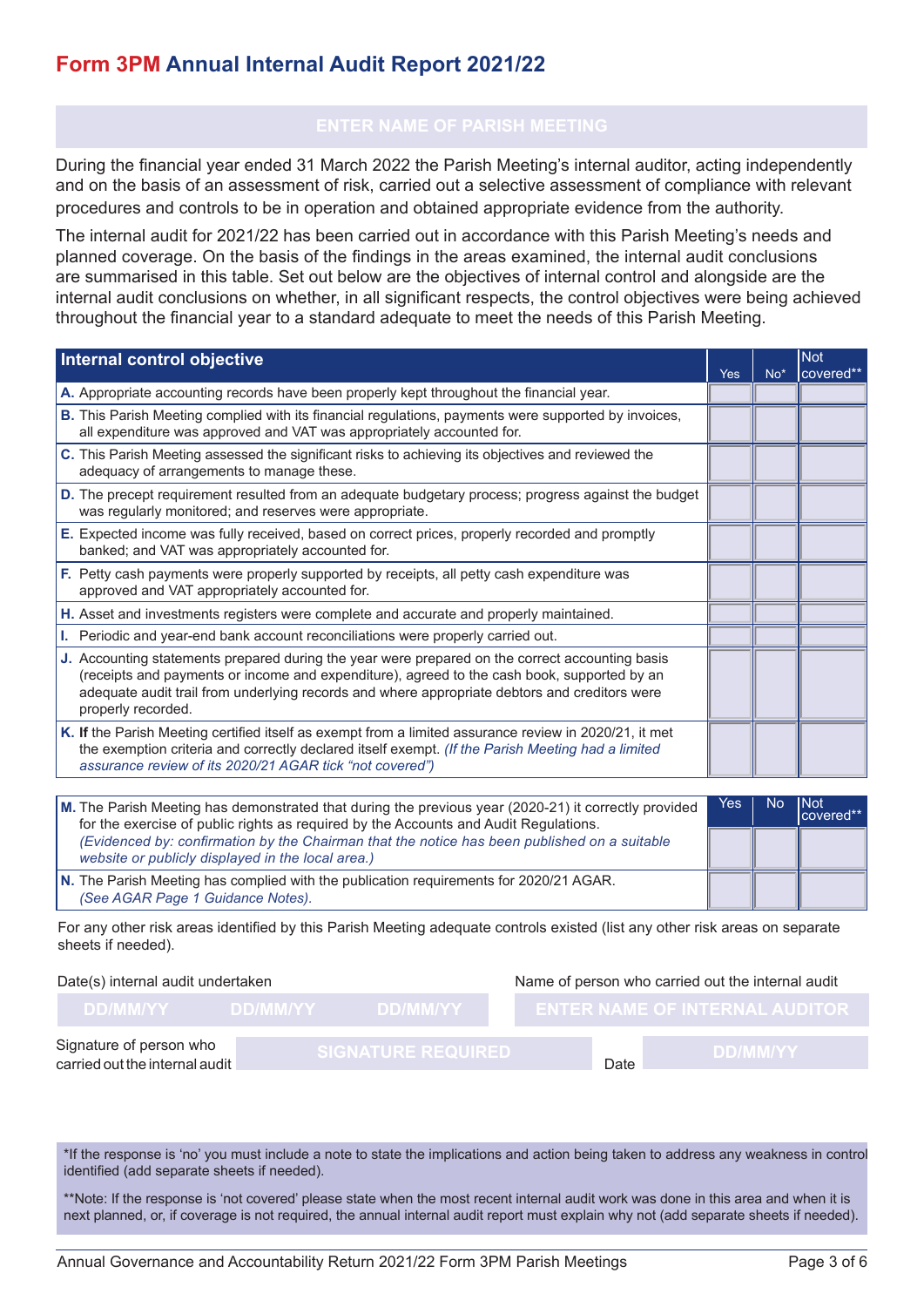### **Form 3PM Section 1 – Annual Governance Statement 2021/22**

We acknowledge as the members of:

our responsibility for ensuring that there is a sound system of internal control, including arrangements for the preparation of the Accounting Statements. We confirm, to the best of our knowledge and belief, with respect to the Accounting Statements for the year ended 31 March 2022, that:

| Agreed                                                                                                                                                                                                                                                                                                         |            |       |                                                                                                                                                                                           |  |  |  |
|----------------------------------------------------------------------------------------------------------------------------------------------------------------------------------------------------------------------------------------------------------------------------------------------------------------|------------|-------|-------------------------------------------------------------------------------------------------------------------------------------------------------------------------------------------|--|--|--|
|                                                                                                                                                                                                                                                                                                                | <b>Yes</b> | $No*$ | 'Yes' means that this Parish Meeting:                                                                                                                                                     |  |  |  |
| 1. We have put in place arrangements for effective financial<br>management during the year, and for the preparation of<br>the accounting statements.                                                                                                                                                           |            |       | prepared its accounting statements in accordance<br>with the Accounts and Audit Regulations.                                                                                              |  |  |  |
| 2. We maintained an adequate system of internal control<br>including measures designed to prevent and detect fraud<br>and corruption and reviewed its effectiveness.                                                                                                                                           |            |       | made proper arrangements and accepted responsibility<br>for safeguarding the public money and resources in<br>its charge.                                                                 |  |  |  |
| 3. We took all reasonable steps to assure ourselves<br>that there are no matters of actual or potential<br>non-compliance with laws, regulations and Proper<br>Practices that could have a significant financial effect<br>on the ability of this authority to conduct its<br>business or manage its finances. |            |       | has only done what it has the legal power to do and has<br>complied with Proper Practices in doing so.                                                                                    |  |  |  |
| 4. We provided proper opportunity during the year for<br>the exercise of electors' rights in accordance with the<br>requirements of the Accounts and Audit Regulations.                                                                                                                                        |            |       | during the year gave all persons interested the opportunity to<br>inspect and ask questions about this authority's accounts.                                                              |  |  |  |
| 5. We carried out an assessment of the risks facing this<br>Parish Meeting and took appropriate steps to manage<br>those risks, including the introduction of internal controls<br>and/or external insurance cover where required.                                                                             |            |       | considered and documented the financial and other risks it<br>faces and dealt with them properly.                                                                                         |  |  |  |
| 6. We maintained throughout the year an adequate and<br>effective system of internal audit of the accounting<br>records and control systems.                                                                                                                                                                   |            |       | arranged for a competent person, independent of the financial<br>controls and procedures, to give an objective view on whether<br>internal controls met the needs of this Parish Meeting. |  |  |  |
| 7. We took appropriate action on all matters raised<br>in reports from internal and external audit.                                                                                                                                                                                                            |            |       | responded to matters brought to its attention by internal and<br>external audit.                                                                                                          |  |  |  |
| 8. We considered whether any litigation, liabilities or<br>commitments, events or transactions, occurring either<br>during or after the year-end, have a financial impact<br>on this Parish Meeting and, where appropriate, have<br>included them in the accounting statements.                                |            |       | disclosed everything it should have about its business activity<br>during the year including events taking place after the year<br>end if relevant.                                       |  |  |  |

\*Please provide explanations to the external auditor on a separate sheet for each 'No' response and describe how the Parish Meeting will address the weaknesses identified. These sheets must be published or displayed with the Annual Governance Statement.

This Annual Governance Statement was approved at a Parish Meeting on:

Signed by the Chairman of the meeting where approval was given:

### **DD/MM/YY**

Chairman **SIGNATURE REQUIRED**

and recorded as minute reference:

Place where the Annual Governance Statement and Accounting Statements are published or displayed (e.g. Parish Notice Board, Newsletter, Village website, etc.).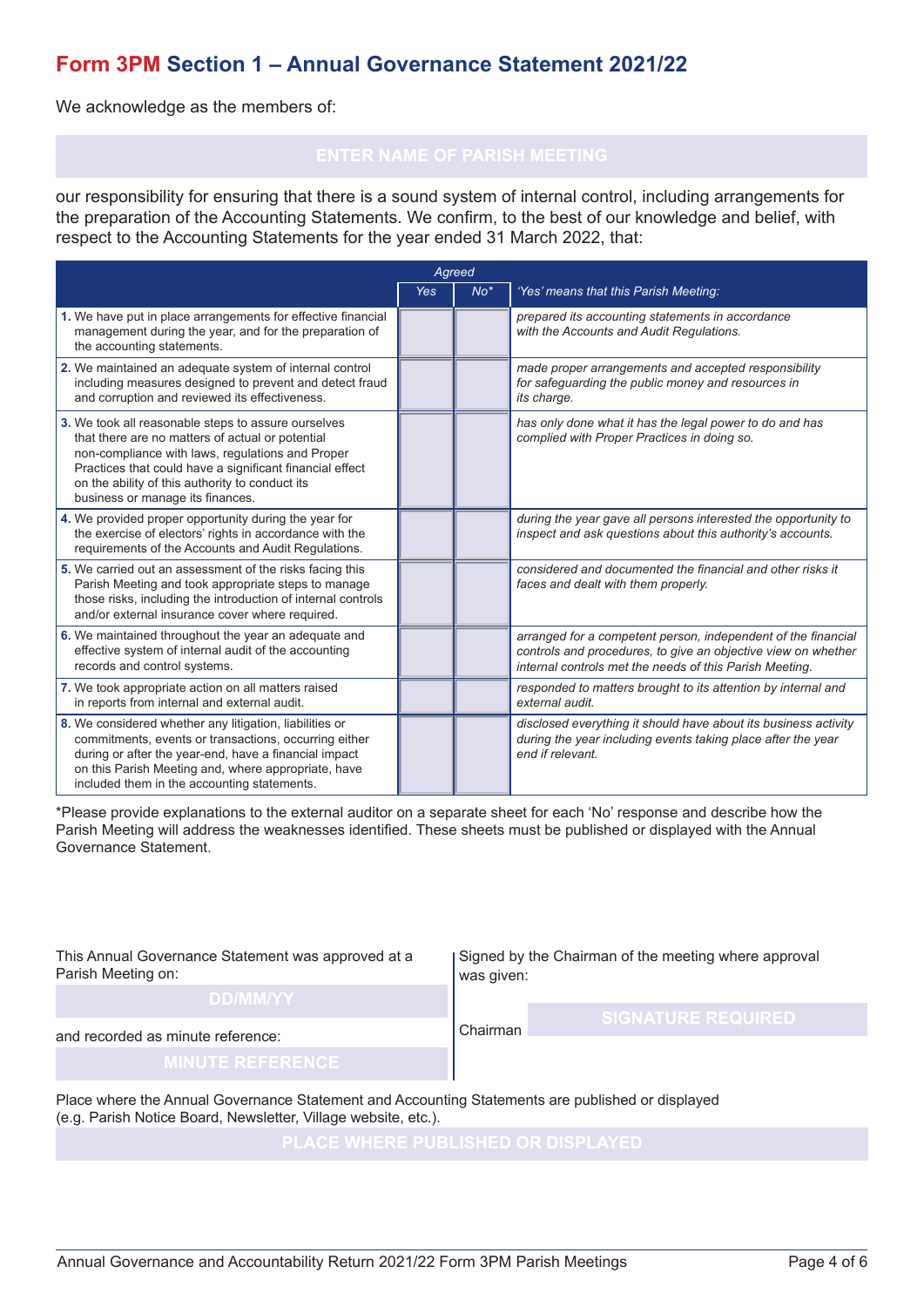## **Form 3PM Section 2 – Accounting Statements 2021/22 for**

|                                                      | Year ending           |                       | Notes and guidance                                                                                                                                                                                               |  |  |
|------------------------------------------------------|-----------------------|-----------------------|------------------------------------------------------------------------------------------------------------------------------------------------------------------------------------------------------------------|--|--|
|                                                      | 31 March<br>2021<br>£ | 31 March<br>2022<br>£ | Please round all figures to nearest £1. Do not leave any<br>boxes blank and report £0 or Nil balances. All figures must<br>agree to underlying financial records.                                                |  |  |
| 1. Balances brought<br>forward                       |                       |                       | Total balances and reserves at the beginning of the year<br>as recorded in the financial records. Value must agree to<br>Box 7 of previous year.                                                                 |  |  |
| $2. (+)$ Precept                                     |                       |                       | Total amount of precept received or receivable in the year.<br>Exclude any grants received.                                                                                                                      |  |  |
| 3. (+) Total other receipts                          |                       |                       | Total income or receipts as recorded in the cashbook less<br>the precept received (line 2). Include any grants received.                                                                                         |  |  |
| 4. (-) Staff costs                                   |                       |                       | Total expenditure or payments made to and on behalf<br>of all employees. Include gross salaries and wages,<br>employers NI contributions, employers pension<br>contributions, gratuities and severance payments. |  |  |
| 5. (-) Loan interest/capital<br>repayments           |                       |                       | Total expenditure or payments of capital and interest<br>made during the year on the Parish Meeting's borrowings<br>(if any).                                                                                    |  |  |
| 6. (-) All other payments                            |                       |                       | Total expenditure or payments as recorded in the cash-<br>book less staff costs (line 4) and loan interest/capital<br>repayments (line 5).                                                                       |  |  |
| 7. (=) Balances carried<br>forward                   |                       |                       | Total balances and reserves at the end of the year. Must<br>equal $(1+2+3) - (4+5+6)$ .                                                                                                                          |  |  |
| 8. Total value of cash and<br>short term investments |                       |                       | The sum of all current and deposit bank accounts, cash<br>holdings and short term investments held as at 31 March -<br>To agree with bank reconciliation.                                                        |  |  |
| 9. Total fixed assets plus<br>long term investments  |                       |                       | "The value of all the property the Parish Meeting owns - it<br>is made up of all its fixed assets and long term investments<br>as at 31 March."                                                                  |  |  |
| <b>10.</b> Total borrowings                          |                       |                       | The outstanding capital balance as at 31 March of all loans<br>from third parties (including PWLB).                                                                                                              |  |  |

I certify that for the year ended 31 March 2022 the Accounting Statements in this Annual Governance and Accountability Return have been prepared on either a receipts and payments or income and expenditure basis following the guidance in *Governance and Accountability for Smaller Authorities – a Practitioners' Guide to Proper Practices* and present fairly the financial position of this Parish Meeting.

Signed by the Chairman before being presented to the Parish Meeting for approval

Date

**SIGNATURE REQUIRED**

I confirm that these Accounting Statements were approved by this Parish Meeting on this date:

as recorded in minute reference:

**MINUTE REFERENCE**

Signed by Chairman of the meeting where the Accounting Statements were approved